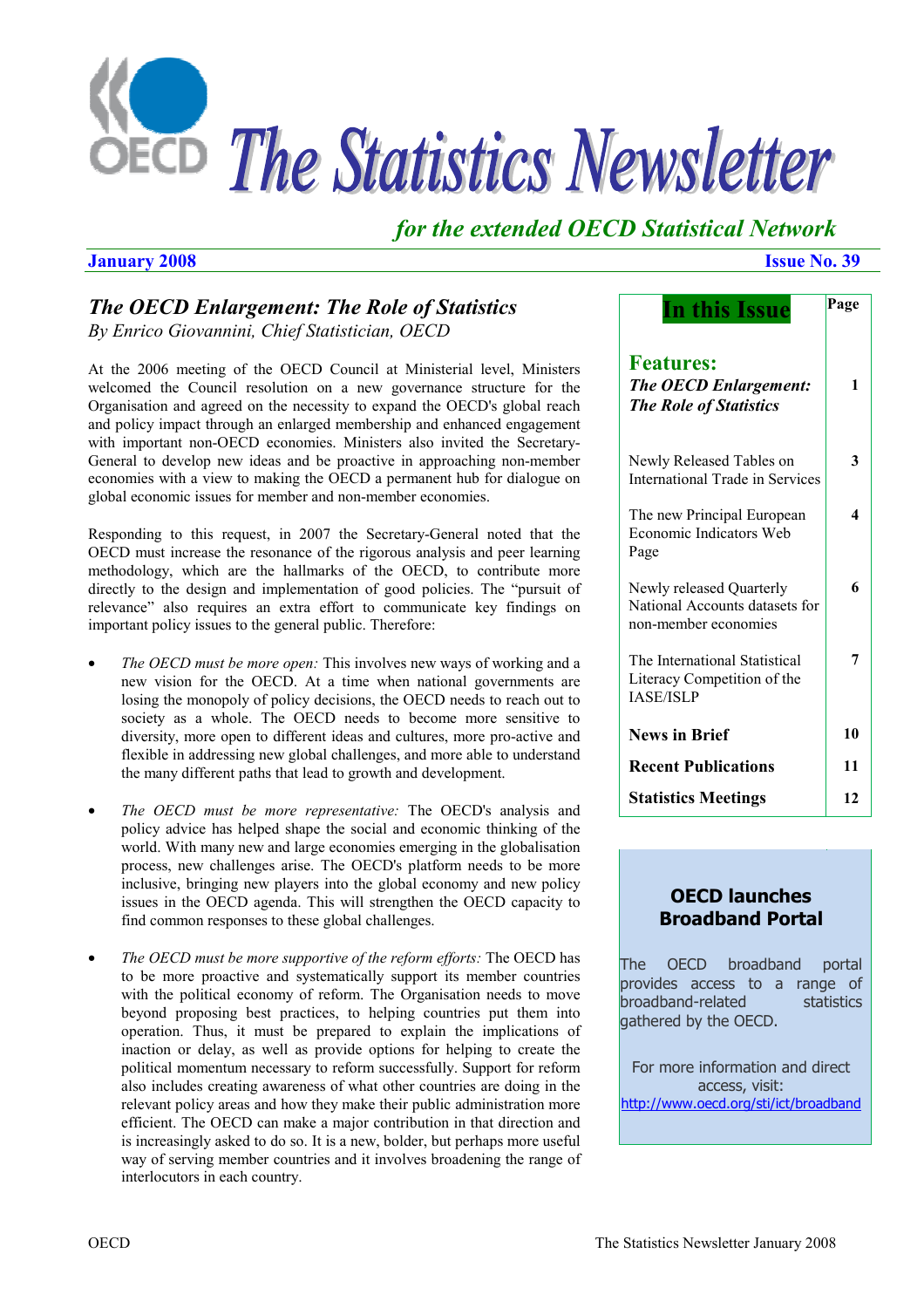*The OECD must be better connected:* The OECD will continue to strengthen its dialogue with a widening circle of interlocutors to help countries better deal with the challenges posed by globalisation. No institution alone can supply all the answers. The OECD will reach out to other international organisations to ensure that they complement each other. The OECD needs to create partnerships to make the most out of globalisation.

In full coherence with the mandate to become a hub for discussion of global issues, in 2007 the OECD Council at Ministerial level agreed on a strategy for the enlargement of the OECD, as well as on the enhanced engagement of key nonmembers. In particular, the Council decided to open discussions with Chile, Estonia, Israel, the Russian Federation and Slovenia and invited the Secretary-General to set out the terms, conditions and process for the accession of each of these countries to the OECD for subsequent consideration and adoption by Council.

In order to allow Council to take an informed decision on whether to invite the selected countries to accede to the OECD Convention and therefore become members, each country will be requested to position itself vis-à-vis all the legal substantive instruments adopted within the OECD framework prior to its joining the Organisation. The accession process will also include the examination of the country's general economic policies as well as its policies in a certain number of other key areas in which there are few or no OECD legal instruments. The aim is to ensure that there is coherence between these policies and those in place in OECD member countries.

The OECD strategy for enlargement correctly included the statistical area in the first "wave" of evaluations, recognising the fundamental role played by high-quality statistical institutions and data for the functioning of a modern society.

Over the next biennium 2008-09 a lot of work will be done to assess the characteristics of the five candidates' national statistical systems and the Committee on Statistics (CSTAT) will be called to provide an overall assessment of the results. In particular, as one of the basic obligations of membership expressed in Article 3 a) of the Convention is to "furnish the Organisation with the information necessary for the accomplishment of its tasks" (including short-term, structural and other analytical statistics and their associated methodological information needed by the Organisation for adequate policy analysis and surveillance), the Committee on Statistics will:

- Examine the legal and institutional framework for statistics in the candidate countries and their conformity with the principles applied in OECD countries.
- Assess the quality of the data available in the candidate countries and their comparability with data available in OECD member countries.
- Ensure the candidate countries' integration in the Organisation's reporting and information systems upon accession.

Particular attention will be paid to economic and tax statistics, social and environmental statistics, foreign direct investment statistics, data on science, technology and innovation.

To maximise the effectiveness and the efficiency of this process, the activities have to be carried out building a spirit of partnership with candidate countries, to ensure the interaction and the mutual understanding. Moreover, cooperation with other international organisations will be fundamental, as a lot of information about the statistics in candidate countries is already available (for example, Chile (2004), Israel (2006) and the Russian Federation (2004) data dissemination standards have been analysed by the International Monetary Fund, while Eurostat has carried out an evaluation of all EU countries' statistical systems using the Code of Practice). Therefore, it is fundamental that, in performing its tasks, the OECD works:

- In close co-operation and co-ordination with other international/supranational organisations that have carried out similar exercises in the recent past.
- In close consultation with OECD countries and organisations that provide technical assistance to the candidate countries.
- Following a well-structured framework.

The approach and statistical coverage of the evaluations will be determined by CSTAT in the coming months. This growing interaction between the OECD and the rest of the world is a historical opportunity to raise the profile of statistics vis-à-vis policy makers in accession countries and to foster the implementation of international statistical standards.

----



www.oecd.org/std/industryservices/businessdemographymanual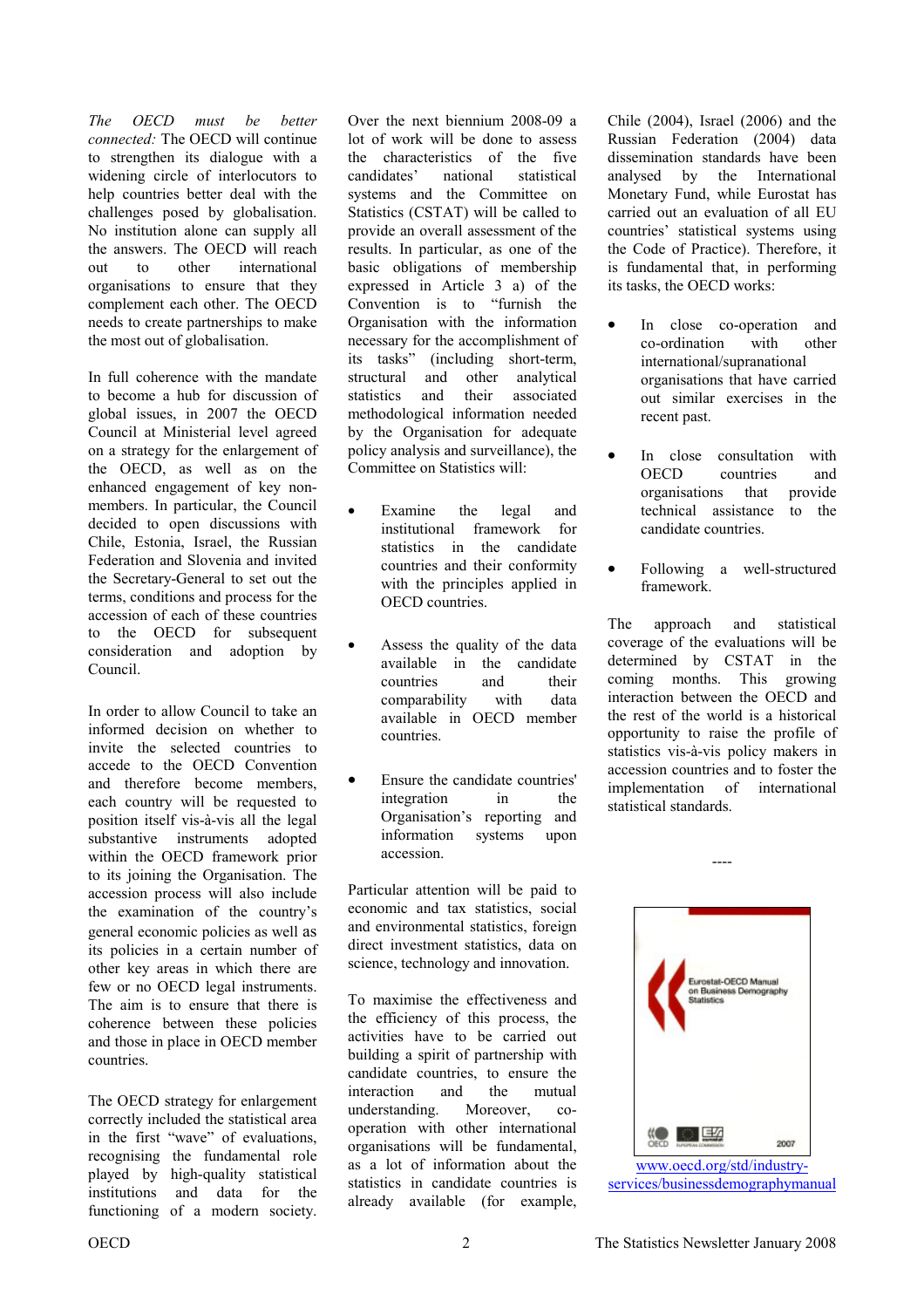# <span id="page-2-0"></span>*Newly Released Tables on International Trade in Services*

*By William Cave OECD Statistics Directorate* 

In late 2007 the monthly OECD Main Economic Indicators (MEI) publication introduced quarterly tables presenting the evolution of 'International Trade in Services' for all 30 OECD member countries, the Euro area, the OECD total, the Major Seven total, and five large non-member economies (Brazil, India, Indonesia, the Russian Federation, and South Africa) that have quarterly data.

The international trade in services data can be accessed in the following links to the OECD.Stat Extracts data extraction web tool:

- [International Trade in Services –](http://stats.oecd.org/WBOS/Default.aspx?QueryName=429&QueryType=View&Lang=en) Balance
- [International Trade in Services –](http://stats.oecd.org/WBOS/Default.aspx?QueryName=117&QueryType=View&Lang=en) Exports
- [International Trade in Services –](http://stats.oecd.org/WBOS/Default.aspx?QueryName=118&QueryType=View&Lang=en) **Imports**

International trade in services can be defined broadly as service transactions between residents and non-residents of an economy. It is a concept that is set out in the IMF Balance of Payments Manual 5<sup>th</sup> edition (BPM5) and the Manual on Statistics of International Trade in Services (2002). The main components of international trade in services in the balance of payments are *transportation*, *travel*, *communication services*, *construction services, insurance, financial services, computer and information services, royalties and license fees, other business services, personal cultural and recreational services*, *and government n.i.e*.

International trade in services is not a pure services grouping as certain goods transactions, for practical reasons, are included that are not measured by Customs procedures when goods physically cross the Customs frontier. Two examples are goods bought by travellers abroad (included in *travel)*, and goods





bought and sold by merchants that do not enter the reporting country, which are recorded net as a *merchanting service* (*i.e.* sale price *minus* purchase price).

Just as for trade in goods, service sales of residents to non-residents are described as exports and services purchases are imports.

It is broadly true that measuring services trade is more difficult than measuring goods trade. The intangibility of services makes some of them both hard to identify and describe. Methods of measurement vary from country to country and may include a mix of banks' international transaction reporting systems, business surveys, household and travel surveys, trade association information and administrative data sources.

Services are inherently less tradable than goods. Once provided, services are simultaneously consumed and so cannot be resold. In addition for many services, for example hotel services, a physical co-location of supplier and customer is necessary at the time of provision. With total exports of goods and services of the 30 OECD member countries in 2006 amounting to 9.6 trillion US Dollars and imports totaling 10.1 trillion US Dollars, services accounted for just 22% of these exports and 19% of imports.

Although rather small compared to goods trade in absolute terms, services trade is relatively important for the OECD group of member countries, which together are net exporters of services. OECD services exports accounted for 74% of world service exports total in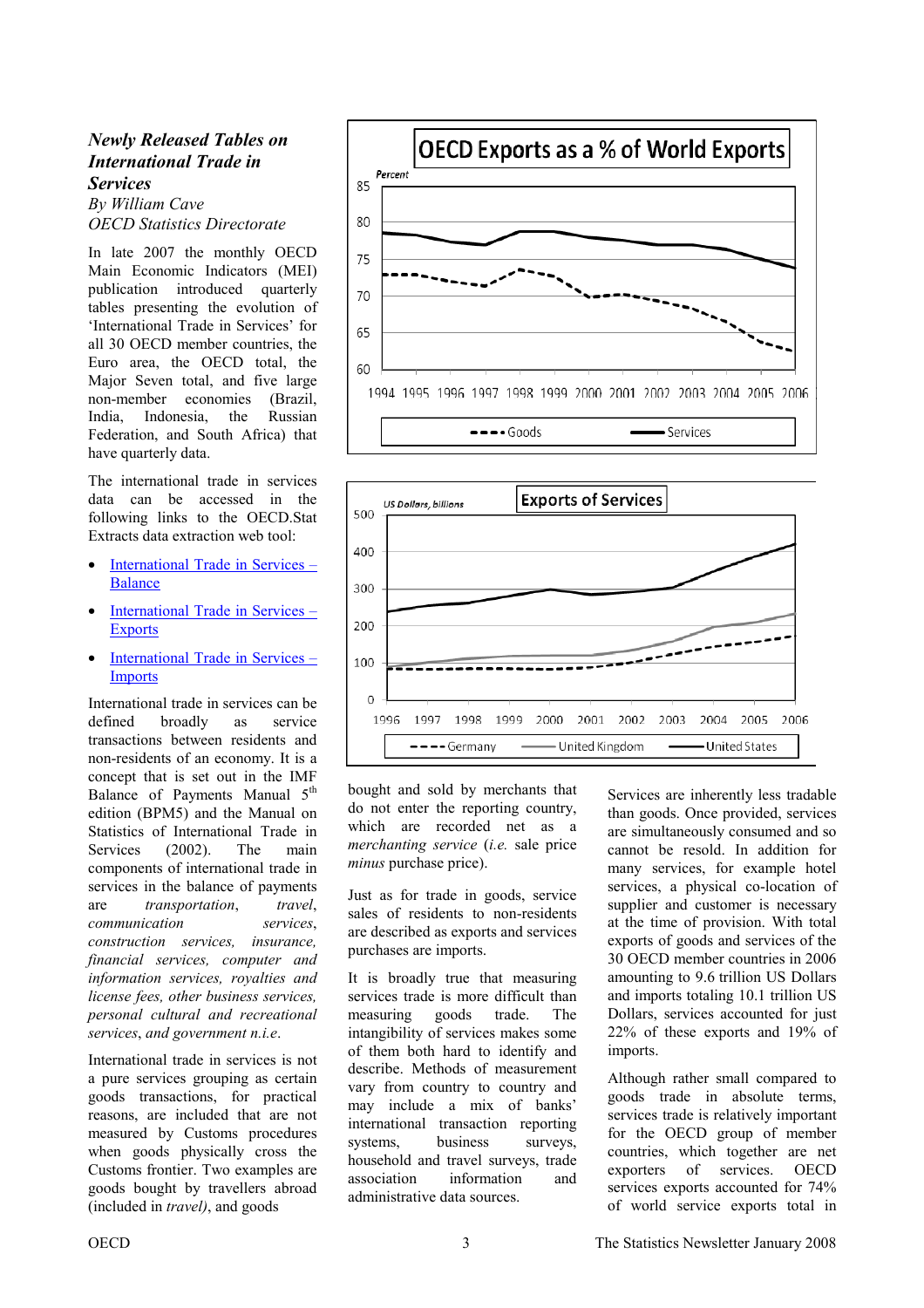<span id="page-3-0"></span>

| <b>Top 5 Exporting Countries in 2006</b> |                      |      |                      |     |                      |      |  |
|------------------------------------------|----------------------|------|----------------------|-----|----------------------|------|--|
|                                          | Goods                |      | Services             |     | Goods and Services   |      |  |
|                                          | USD billion          |      | <b>USD</b> billion   |     | <b>USD</b> billion   |      |  |
|                                          | Germanv              | 1129 | <b>United States</b> | 423 | <b>United States</b> | 1446 |  |
|                                          | <b>United States</b> | 1023 | United Kingdom       | 234 | Germany              | 1303 |  |
|                                          | China                | 970  | Germany              | 174 | China                | 1062 |  |
|                                          | Japan                | 615  | France               | 118 | Japan                | 730  |  |
|                                          | France               | 483  | Japan                | 114 | United Kingdom       | 684  |  |

Source: OECD MEI and IMF BOPS

#### **Fastest growing components of International Trade in Services**



Source: OECD Statistics on International Trade in Services, 2007, Vol. 1.

2006 compared with 62% in the corresponding case of goods.

Who were the world's biggest exporters of services in comparison to goods in 2006? The United States is the largest services exporter with almost twice the level of exports of the United Kingdom – in second place. Germany is the largest goods exporter, and in the last five years has seen an annual average growth in its export of goods of 14.9 percent in current Dollars. When both the exports of goods and services are combined, the United States retakes the first place with a total of 1.45 US Dollars trillion of exports of goods and services to the rest of the world.

Which types of services are driving growth in international trade in services? Among OECD member countries, exports of computer and information services, financial and insurance services, communications and other business services grew faster than the 2000-05 annual average.

For more detailed information [International Trade in Services:](http://webnet4.oecd.org/wbos/default.aspx?DatasetCode=TIS)  Volumes I and II.

----

# *The new Principal European Economic Indicators web page*

*Rosa Ruggeri-Cannata, Eurostat* 

# **Introduction**

According to the mission of Euroindicators and the objectives of the 2007 Eurostat statistical programme, 2007 was dedicated to activities aiming to enhance the visibility of the Principal European Economic Indicators (PEEIs). The main action was the publication of a new webpage showing the latest evolution of PEEIs for the euro area and the European Union.

Since 16 October 2007 the Euroindicators special topic of the Eurostat website has been renamed: "Euro-indicators /PEEIs" and has a bright new homepage bringing together in one single place a set of the most relevant and timely shortterm economic indicators for the euro area and the European Union. This webpage provides policy makers, analysts, academics, the media, and the public with essential information for decision making, economic analysis and research. The webpage is directly accessible either through Eurostat home page or directly at [http://ec.europa.eu/eurostat/euroindi](http://epp.eurostat.ec.europa.eu/portal/page?_pageid=1194,47773485,1194_47782287:1194_66724556&_dad=portal&_schema=PORTAL)

cators and is updated daily.

This short note introduces the main characteristics and the work behind the new "Selected PEEIs" webpage.

# **Background**

The publication of the webpage is the last step in a long process. In 2002 the reference document for the Principal European Economic Indicators was published: "Towards improved methodologies for Eurozone statistics and indicators", (COM/2002/661); this document establishes the framework, the list of PEEIs, defines the scope and the essence of the indicators and outlines the main shape to be followed in the development of PEEIs.

Moreover in 2003 the "Joint Report of the Council and Commission on Eurozone statistics and indicators" called for the development of a set of Principal European Economic Indicators (PEEIs) needed for monetary and economic analysis and available with timeliness and quality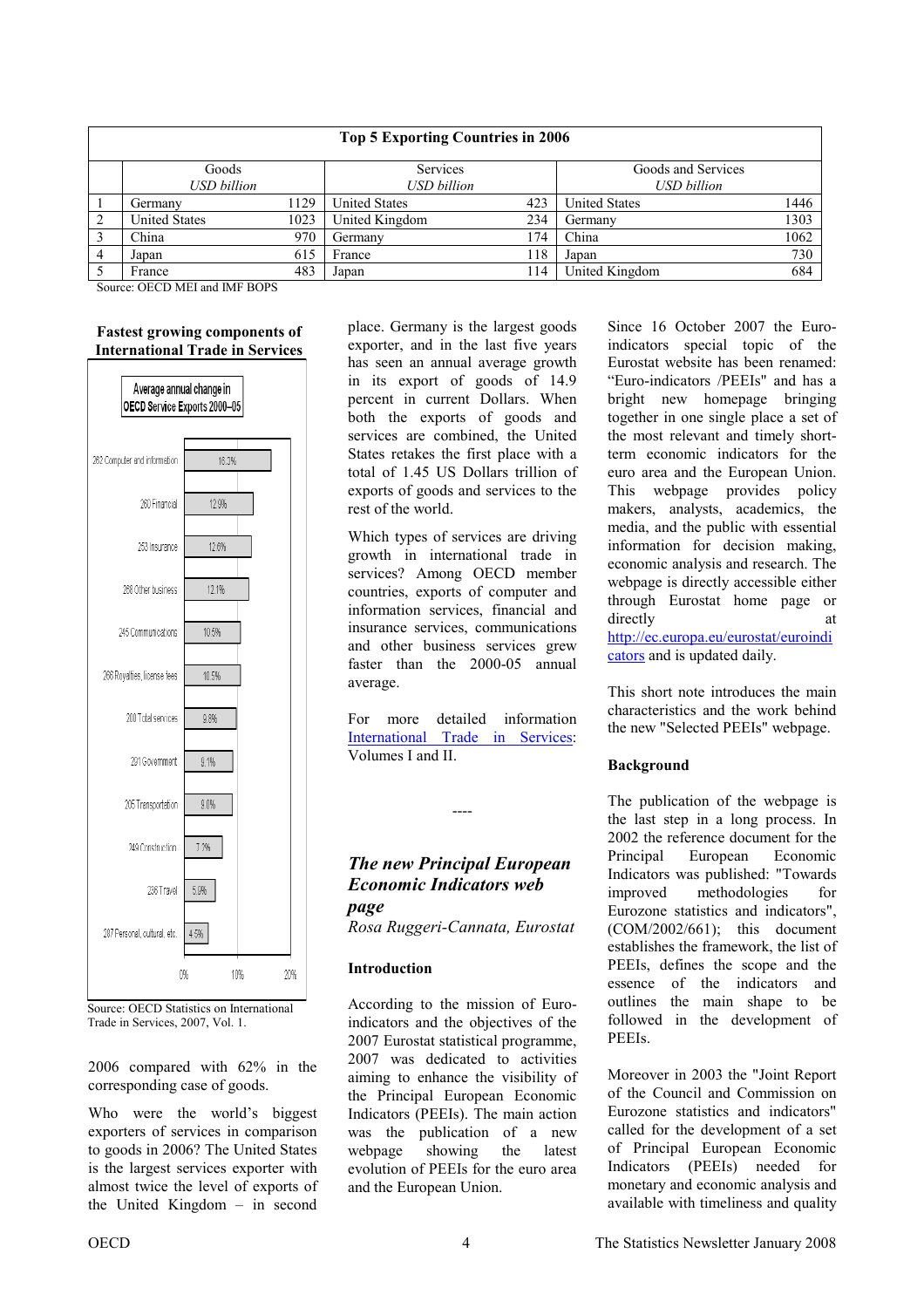that matches worldwide standards. PEEIs have become progressively a natural reference in the European Statistical System (ESS): a set of key short-term indicators needed for monetary and economic analysis satisfying timeliness and quality requirements.

The increased use and reference to PEEIs pointed to the need of giving them better visibility outside the ESS for the public at large. Furthermore, despite the fact that PEEIs were set up for "internal" ESS purposes (achieving progress for these selected short-term indicators), they constitute a set of key indicators that gives a picture at a glance of the European economy. In September 2006 Eurostat, in order to satisfy this need, set up an internal Task Force which recommended the development of a PEEIs webpage as main action to improve their visibility.

#### **Selected PEEIs**

The list of indicators to be featured in the webpage was drafted by the internal task force, and was endorsed by Commissioner Almunia. The set of indicators is selected from the PEEIs list originally defined by the European Commission and complemented, in order to give a wider picture of the economic situation, by the following indicators:

- Balance of payments current account (source: European Central Bank (ECB) and Eurostat).
- 3 month interest rate, long-term government bond yields, and Euro-dollar exchange rate (source: ECB).
- Economic sentiment indicator (source: Business and Consumer Surveys from Directorate General for Economic and Financial Affairs (DG ECFIN)).

The PEEIs webpage currently includes twenty-two key indicators, mostly available on a monthly and

quarterly basis. The new webpage has a user-friendly dynamic structure consisting of two tables, selectable by a click, presenting the indicators set for the euro area and the European Union respectively. Besides data, the webpage also contains additional related information such as the dates of the latest and next Eurostat data releases, explanations of indicators and metadata (in the Special Data Dissemination Standard format).

# **Final call for abstracts**

# **European Association of Environmental and Resource Economists (EAERE)**

# **16th Annual Conference**

25-28 June 2008

School of Business, Economics and Law, Göteborg University Gothenburg, Sweden

For further information, visit: <http://www.eaere2008.org/>

By clicking on the last release date, users will access, whenever available, the most recent news release related to the chosen indicator. In addition, the webpage offers for each indicator a direct link to the corresponding Euro-indicators table, via the TGM (Table Maps and Graphs) interface, which also contains data for the individual Member States, EEA and other non-EU countries. The user will be redirected to other sites if needed, e.g. if looking for the last release of the Economic Sentiment Indicators, the site of the Directorate General for Economic and Financial Affairs will open. The preparatory work was demanding, with a number of horizontal Eurostat production units involved.

#### **Further development**

Concerning future activities, the content of the PEEIs webpage will be periodically reviewed in order to incorporate further indicators complementing the existing list of Principal European Economic Indicators as soon as they are available. For example, the new import price index could be added to the list in 2008.

Moreover, the dynamicity of the page will be further enhanced: indicators names will be linked to harmonised short-descriptions in the next months and new links will be added towards PEEIs quality profiles as soon as available. Finally, reflection has started on the possibility of better exploiting synergies with related work such as the key indicators of DG ECFIN.

# **Conclusions**

The PEEIs webpage is an attempt in restructuring the presentation of statistical information in order to come closer to user needs, in particular meeting the request for finding together synthetic information not by statistical theme but looking at a particular point of view such as the economic outlook.

The first feedback by users has been very encouraging; the page has been presented and strongly welcomed by a number of Eurostat committees and moreover DG ECFIN, the ECB and several EU Member States have expressed their appreciation. The page has been recognised as being a milestone in Eurostat's endeavour to become the reference source for the main short-term economic indicators for the euro area and the European Union.

Suggestions and comments on the new webpage are more than [welcome to: Rosa.Ruggeri-](mailto:Rosa.Ruggeri-Cannata@ec.europa.eu)Cannata@ec.europa.eu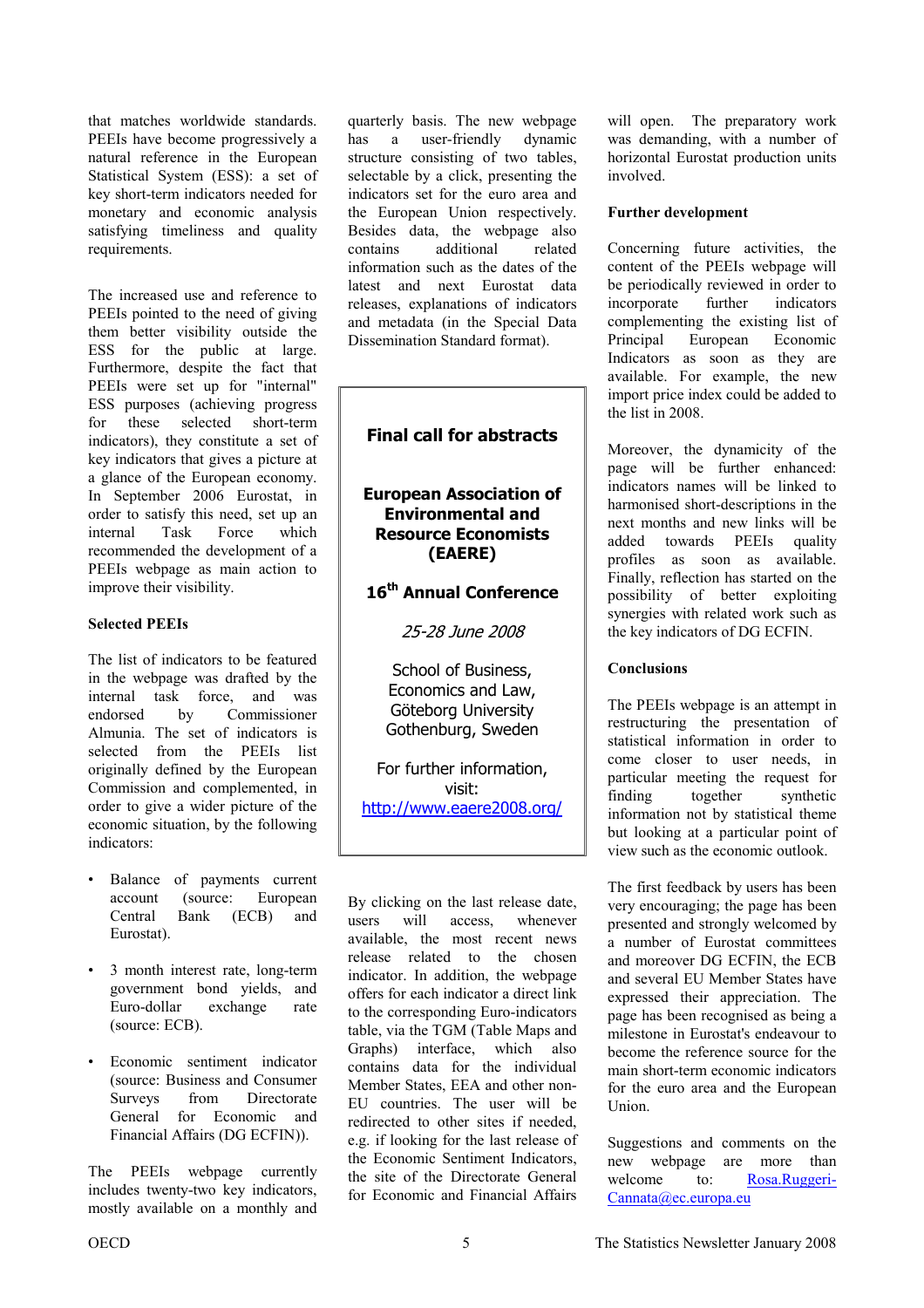# <span id="page-5-0"></span>*Newly released Quarterly National Accounts datasets for non-member economies*

*Alena Brin, OECD Statistics Directorate* 

Now available in 'OECD.Stat [Extracts' are four new datasets](http://stats.oecd.org/wbos/default.aspx)  containing quarterly national accounts data for Brazil, China, India, Indonesia, the Russian Federation, and South Africa – commonly referred to as the BRIICS. The Short-Term Economic Statistics division of the OECD Statistics Directorate is currently the only OECD division collecting and publishing national accounts data for these non-member economies.

Quarterly national accounts (QNA) constitute a system of integrated quarterly time series coordinated through an accounting framework. QNA adopt the same principles, definitions, and structure as the annual national accounts (ANA). In principle, QNA cover the entire sequence of accounts and balance sheets in the System of National Accounts 1993 (1993 SNA); in practice, the constraints of data availability, time, and resources mean that QNA are usually less complete than ANA. The aim of the new datasets publicly available is to include the same core set of indicators for each non-member economy. However, the data availability varies for each country, i.e. time series length, type of unit, and industrial breakdown. Thus, the time series are generally not as long, are less reliable and more prone to breaks due to changes in methodology over time than the long established series that exist for most OECD member countries.

• Brazil's ONA are produced by the Instituto Brasileiro de Geografia e Estatística (IBGE) and were revised in March 2007 to further meet international recommendations and 1993 SNA standards. Data include GDP by the expenditure approach and by the production approach. GDP in

volume are in indices rebased by the OECD to 2000=100, and with reference year 2000. From the data provided one can see that in Brazil, Agriculture was only 4.4% of GDP in current prices in 2006, but Services, however, represented 55.5% of GDP in the same year.

## **CALL FOR PAPERS**

# **Second Conference on Micro Evidence on Innovation and Development**

**Beijing, China, 21-23 April 2008** 

#### **Center for Applied Statistics, Renmin University, Beijing UNU-MERIT, United Nations University and University of Maastricht**

The aim of the conference is to bring together researchers from around the world to discuss the importance and the different dimensions of innovation in relation with economic growth and development. Contributions based on micro data from firm or household surveys, case studies and cross country comparative analyses are particularly wanted.

In this second Conference, a particular emphasis will be put on innovation in China and other BRICS (Brazil, Russia, India, South Africa) countries. Contributions on other countries, in particular developing countries, are also welcome.

Many countries have conducted micro surveys on innovation for a number of years. It would be interesting to confront what has been learned from these surveys, and from case studies, to guide innovation policy.

**For more information: <http://www.merit.unu.edu/MEIDE/>** All national accounts data collected for China are in current prices from the National Bureau of Statistics of China. GDP by expenditure are available annually, and GDP by production are available quarterly but only as cumulative data. When converting China's GDP in current prices to USD dollars, the value for 2006 is 2.6 trillion USD, which is more than double the GDP of any<br>other BRIICS economy other BRIICS economy represented in these new datasets.

India's QNA include GDP by expenditure and production approaches in both current and 1999-2000 constant prices. Data are compiled by the Government of India's 'Ministry of Statistics and Programme Implementation' as rupees in crore (ten million units) for the fiscal quarter (i.e. the first fiscal quarter is equal to the second calendar quarter), and are converted in OECD.Stat Extracts to billions of rupees for the corresponding calendar quarter. One of the more interesting aspects of India's economy is the growing share of services as a percentage of GDP. Agriculture decreased from being 21.9% of GDP in current prices in 2000 to 16.1% of GDP in current prices in 2006, and services increased from 45.8% of GDP in current prices in 2000 to 49.7% of GDP in current prices in 2006.

ONA for Indonesia are collected from Bank Indonesia's website. GDP by expenditure and production approaches are available in current prices and 2000 constant prices. The Asian financial crisis in late 1990's can clearly be seen in Indonesia's national accounts data. In 1998 there was a large fall in GDP in constant prices to 1308.8 trillion rupiah after recording 1506.6 trillion rupiah in the 1997 year. Due to the reforms introduced after the crisis, Indonesia has slowly recovered with GDP in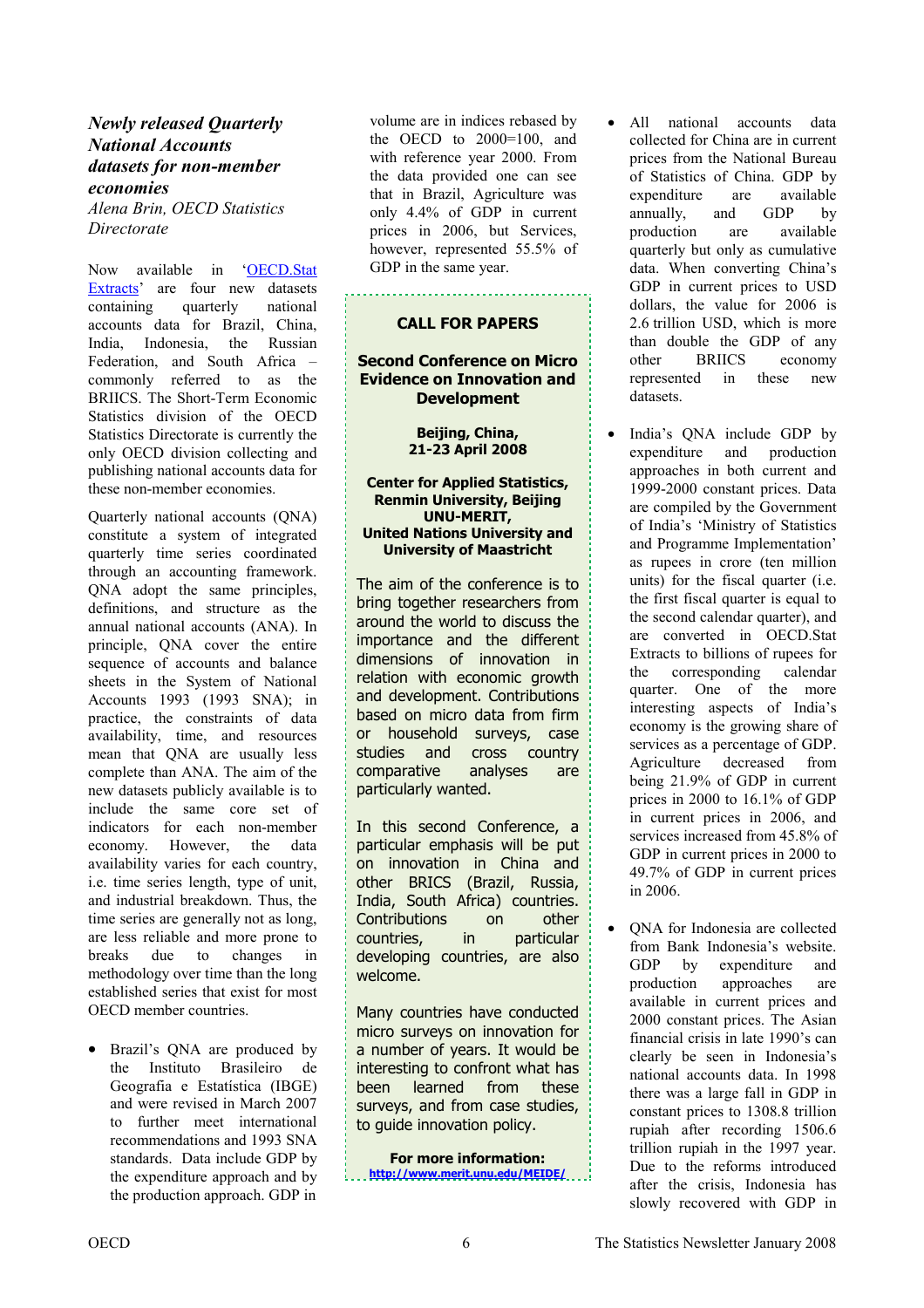<span id="page-6-0"></span>

constant prices being 1846.7 trillion rupiah in 2006.

- The Russian Federal State Statistics Service disseminates QNA as GDP by expenditure and by production approaches. GDP by expenditure indices prior to 2003 were linked to the new chain-linked indices beginning in 2003, and then rebased by OECD to 2000. GDP by production chain-linked volume indices beginning in 2003 do not have previous data available with the same industrial breakdown, so rebasing to 2000 was not possible. As with the other BRIICS economies, services are a large part of GDP for Russia, equalling 48.1% of GDP in current prices in the third quarter of 2007.
- South African ONA are collected in current prices and 2000 constant prices by the expenditure and production approaches. The data collected by the OECD are disseminated by the South African Reserve Bank. Increasing steadily is the percentage of imports of goods and services to GDP in current prices – from 27.8% of GDP in current prices in the third quarter 1998, to 35.4% of GDP in current prices in the third quarter 2007.

The four datasets are located under the theme "Non-member Economies – National Accounts" in the OECD.Stat Extracts web tool.

- The dataset **GDP**: expenditure *[approach in constant prices](http://webnet4.oecd.org/wbos/default.aspx?DatasetCode=MEI_NMC_NA_EXPCS)* contains national accounts time series for Brazil, India, Indonesia, the Russian Federation and South Africa. Data for Brazil and the Russian Federation are in indices, while data for the remainder of the countries are in national currency. All data in national currency are at quarterly levels, except for seasonally-adjusted data for South Africa which are at annual levels.
- The dataset *GDP: expenditure [approach in current prices](http://webnet4.oecd.org/wbos/default.aspx?DatasetCode=MEI_NMC_NA_EXPCR)* contains national accounts time series for Brazil, China, India, Indonesia, the Russian Federation and South Africa. Only annual data are available for China for this dataset. Quarterly data for the other five countries are at quarterly levels, except for seasonally-adjusted data for South Africa which are expressed at annual levels.
- The dataset *GDP*: *production [approach in constant prices](http://webnet4.oecd.org/wbos/default.aspx?DatasetCode=MEI_NMC_NA_PROCS)* contains national accounts time series for Brazil, India, Indonesia, the Russian Federation and South Africa. Data for Brazil and the Russian Federation are in indices, while data for the remainder of the countries are in national currency. Indices for the Russian Federation begin in 2003 and also have 2003 as the base year. All data in national

currency are at quarterly levels, except for seasonally-adjusted data for South Africa which are at annual levels. The countries have somewhat different industrial classifications thus overlap is limited for the industrial breakdowns that are presented.

The dataset **GDP**: *production [approach in current prices](http://webnet4.oecd.org/wbos/default.aspx?DatasetCode=MEI_NMC_NA_PROCR)* contains national accounts time series for Brazil, China, India, Indonesia, the Russian Federation and South Africa. Quarterly data for China are cumulative. Quarterly data for the other five countries are at quarterly levels, except for seasonally-adjusted data for South Africa which are at annual levels. The countries have somewhat different industrial classifications thus overlap is limited for the industrial breakdowns that are presented.

For further information on these datasets, please contact [alena.brin@oecd.org](mailto:alena.brin@oecd.org)

# *The International Statistical Literacy Competition of the IASE/ISLP*

*----* 

*Juana Sanchez, International Statistical Literacy Project of IASE* 

The first International Statistical Literacy Competition of the International Association for Statistics Education (IASE) opened registration in September 2007 and will close on 28 February 2008 in the Northern Hemisphere (but later in the Southern Hemisphere, where summer break is from December to March). Students 10-18 years old at the time of registration will be able to participate under different categories, according to their level of statistical literacy. Participation is free and training materials are free and posted online for anyone to use or mailed to the teachers where necessary. To participate, a teacher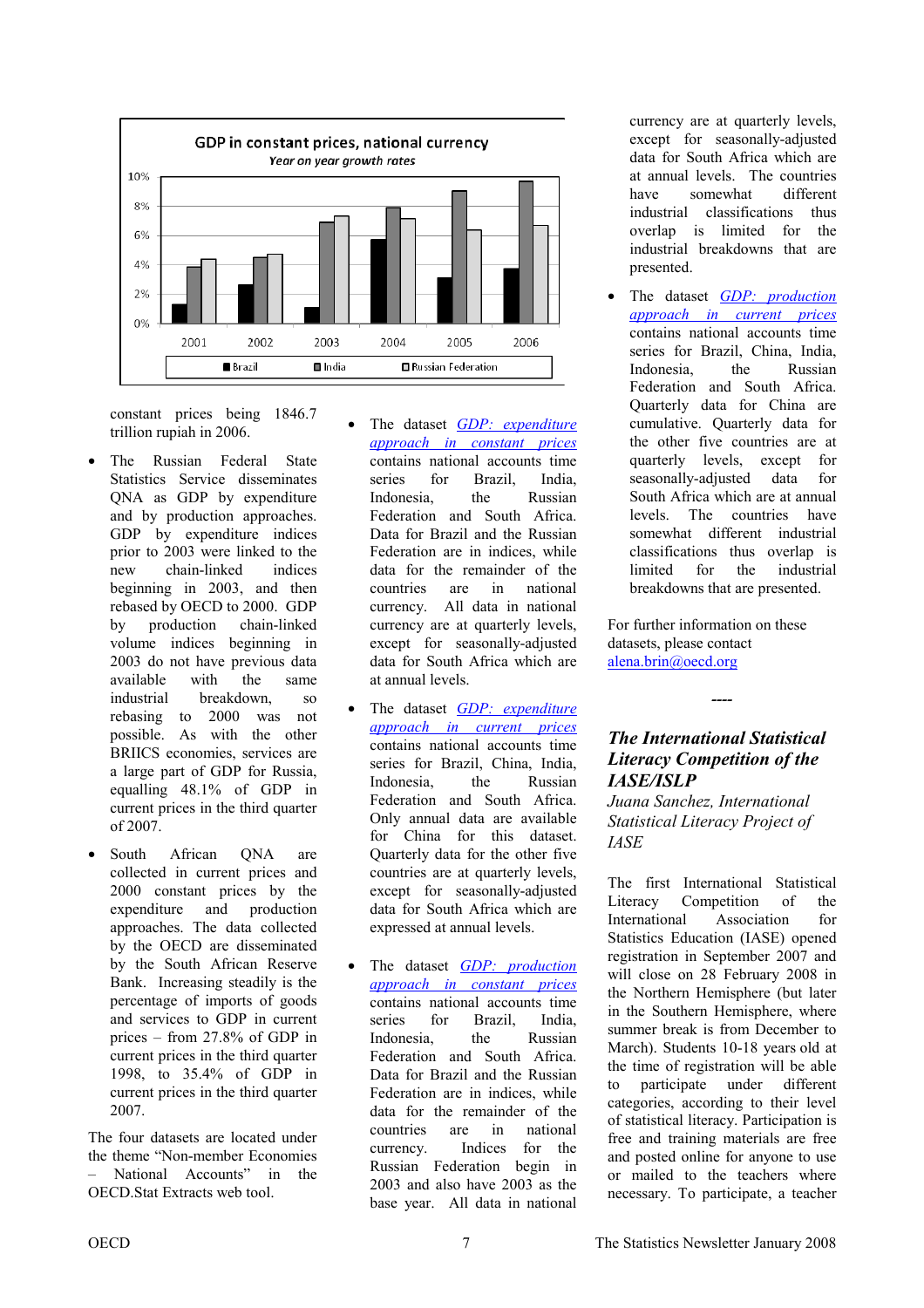

must register and represent their students. If a student finishes school before the final event in 2009, the student can participate in a higher category for students in this situation.

If a university teacher works with students in a school and wants to register those students on behalf of their teacher, that is possible, but the university teacher must register the school name and all the information on the school. Registration forms and information can be found in the web site of the competition: [http://www.stat.auckland.ac.nz/~iase](http://www.stat.auckland.ac.nz/~iase/islp/competition) /islp/competition

The logo of the competition is a globe showing all the countries in the world next to a colourful pie chart.

There will be three phases. Phase 1 will take place in the school attended by the students. Teachers will receive a question and will be asked to distribute it to their participating students to do in a set time. The teacher then will return

the students' answers back to the ISLP for grading. The student with the best answer will be chosen as the winner for that school. In phase 2, winners from each school will compete at a gathering that will be arranged in collaboration with our local contacts. Usually, this meeting will take place during a national conference for teachers or similar events. We expect sponsors to cover the costs of travel for the students and the teachers to attend such event. A national winner will arise from such competition. The two first phases of the competition will take place in a country if there is more than one school participating.

The winners from each participating country will travel to Durban, South Africa, on August 2009, for the final competition. Durban was chosen as the location and place of the final<br>because the  $57<sup>th</sup>$  International because the  $57<sup>th</sup>$  International Statistical Institute's meeting is hosted there and Statistics South Africa will be hosting the final. South Africa has been devoted for several years to increase the statistical literacy of its population.

Most South African students did the Census@School during 2001 and will do it again in 2011.

There are now also programs like Math4Stats that are training teachers in Statistics; the Program ISIBALO, meant to reach all South Africans to increase awareness of and train in statistical literacy (which has adopted the final of the competition as one of their programs); and finally, children will play a prominent role in the ISI meeting in Durban, as we would not want the children of the world to miss such an event. Again, we expect sponsors to cover transportation costs for teachers and students to attend the final event.

Winners in all phases of the competition, as well as all participants, will be recognized with certificates and awards donated from sponsors. The winner in the final will receive a scholarship from Statistics South Africa. Second and third winners will also receive prizes. In all events, there will be activities promoting statistical literacy, such as inspiring presentations by statisticians working in different environments and fun activities with data and chance not tied up to the competition.

As many school teachers in non-English speaking countries do not speak English, and to increase participation, the ISLP is trying to offer the competition in as many languages as possible. One of our goals is to promote and encourage national resources in statistical literacy in each country, so the materials for training will be in the country's language and from that country. The ISLP will add or start whatever is necessary. In some countries where the Internet is not very prevalent, the ISLP will mail the training materials.

Questions in the competition will involve the whole data cycle in one way or another and at different levels: questions, data collection, graphical and numerical description,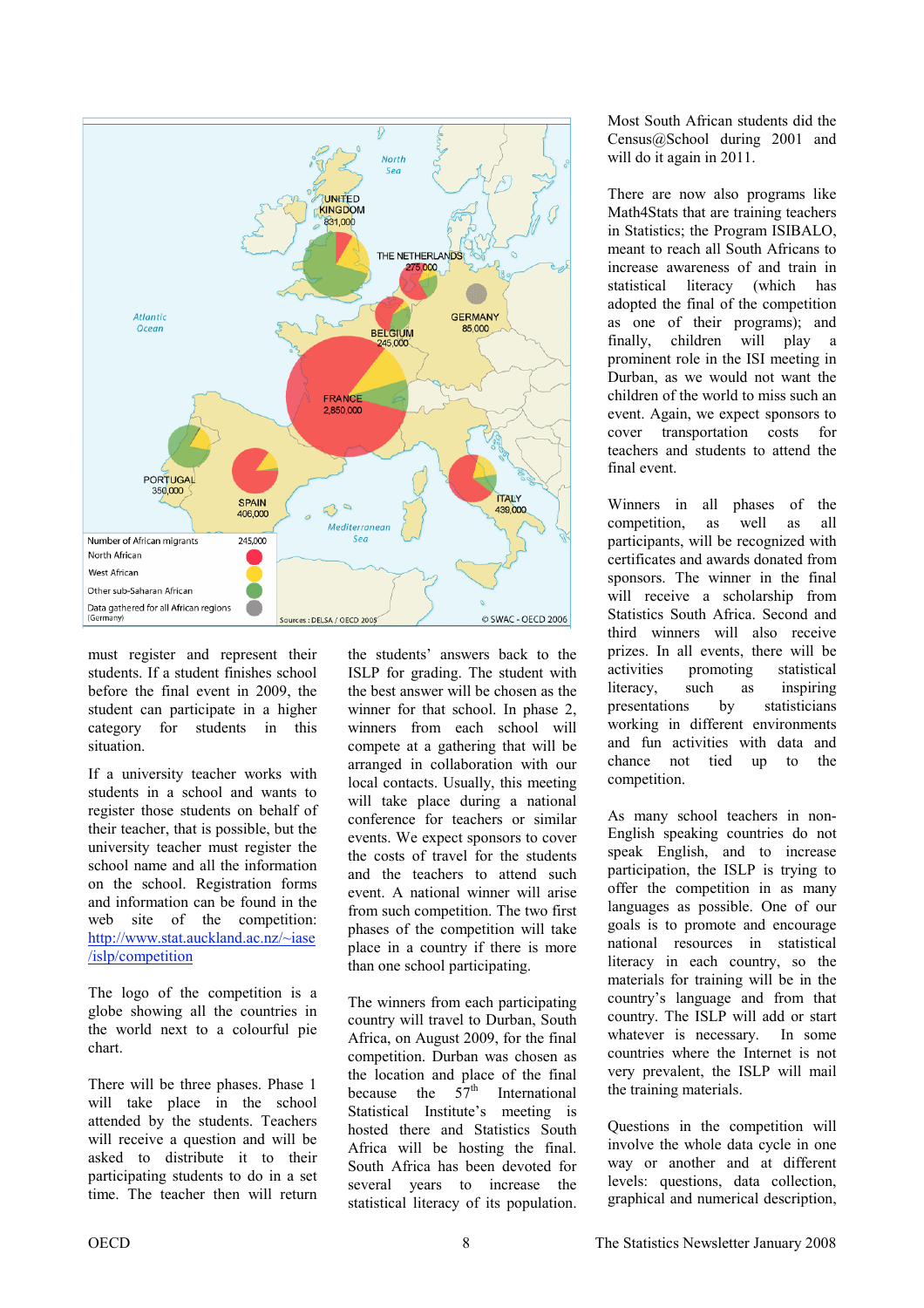

informal or formal inference, prediction, and conclusion. Students will also be expected to be familiar with basic official summary statistics and graphs of their countries, as interpretation and criticism of media reports arising from such numbers and graphs like those in the map of Europe (source: OECD) shown above and other statistical graphs, will be an integral part of the final questions.

Having three phases of competition at such an international event and with many different countries and school year zones, we will be quite flexible in the way it is conducted, at least this first time, to maximize participation and learn the optimal way of conducting the second competition in 2011. The success of the events depends to a large extent on the collaborations from the countries participating. Individuals in some countries have volunteered to coordinate the event in their regions. Their names will be appearing gradually in the competition web page. Where that is not the case, the ISLP will put more efforts to help the event take place.

This international competition has a precedent in the pilot one conducted in Northern Portugal in August 2007, before the ISI 56 meeting. For information on that event, visit [http://www.stat.auckland.ac.nz/~iase](http://www.stat.auckland.ac.nz/~iase/islp/game) /islp/game

Both photographs show teams participating in the pilot competition. The ability to work together in a team while solving questions in a competitive environment is a strong learning trait that can be directly applied to the work place with employers valuing the ability to work in a multicultural team.

With the International competition, the IASE/ISLP hopes to contribute to the promotion of statistical literacy resources of countries while increasing statistical literacy in children and adults. We also hope to encourage more teachers to pursue statistical literacy for their students in school.

The Information Age demands the teaching and learning of new skills in data management, information processing and problem solving. There is a growing need for statistically literate citizens able to interpret, analyze and challenge statistical claims. The IASE/ISLP competition is one small step towards a more statistically literate society for all.

At the moment of submission of this article, the 17 countries already enrolled in the competition, ranked from top to bottom by number of registered teachers are: South Africa (over 100 teachers), Portugal, Italy, China, Brazil, Argentina, New Zealand, Spain, Mexico, Chile, United States, Colombia, Costa Rica, Srik Lanka, Indonesia, Nigeria and Russia.

If you have any questions, please do not hesitate to contact Juana Sanchez, Director of the ISLP at: [jsanchez@stat.ucla.edu.](mailto:jsanchez@stat.ucla.edu) 

----

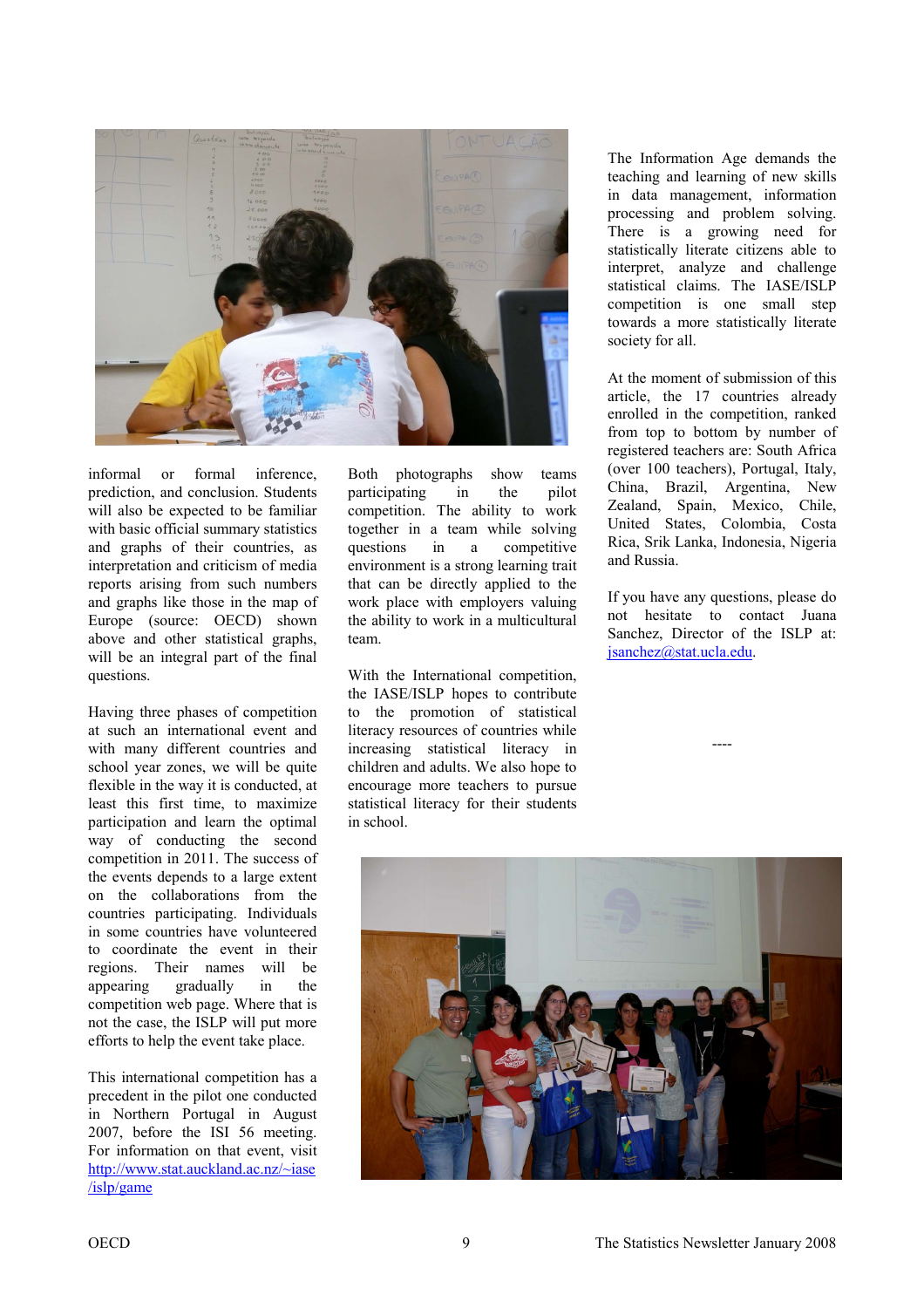# <span id="page-9-0"></span>**NEWS IN BRIEF**

# **Launch of OECD.stat**

On 4th December 2007, the OECD announced the launch of a new service for accessing OECD Statistics called OECD.Stat. Following five years of behind-the-scenes work to combine OECD databases into a single system, OECD.Stat will enable users to search for and extract data from across OECD's many databases for the first time.

OECD is embarking on a programme of rolling releases that will see three new dissemination services with a multitude of new features. OECD.Stat is the first and was launched as a beta version, as part of SourceOECD, at Online Information in London.

OECD.Stat offers three key features:

- Discovery: users can search for complex statistical data across OECD databases with one click access to the datasets themselves from the search results.
- Mix and Merge: for the first time, users can extract data from across all 50 databases in one enquiry. New functions enable users to gather and assemble data from various datasets in unique and customizable tables.
- Metadata: Improved metadata down to the level of each datapoint means that users can understand the origins of each statistic and the overall context, aiding comprehension.

Enrico Giovannini, OECD's Chief Statistician said: "The gathering of reliable and intelligent information is at the core of good politics, and societies are changing quickly, so statistics must continuously evolve to reflect the world in which we live. The challenge for the statistical tools that we are delivering today, and will deliver tomorrow, is not only to make statistics easier to find and understand, but also to enable us to build a foundation to present information that is yet to come."

"The launch of OECD.Stat in SourceOECD, OECD's iLibrary, is the first step in an extensive project to enhance OECD's publishing services for users." said Toby Green, Head of OECD Publishing. "Over the coming twelve months we'll be launching a number of major improvements to our online services covering both our statistical and analytical publications, OECD.Stat is just the start."

OECD.Stat is available at: www.SourceOECD.org/database/OECDStat

# **OECD Composite Leading Indicators signal a downswing in all major OECD economies**

The latest composite leading indicators (CLIs) suggest that a moderate slowdown in economic activity lies ahead in the OECD area. November 2007 data indicate a slowdown in all major seven economies except the United States, Germany and the United Kingdom where only a downturn is observed. The latest data for major OECD non-member economies point to continued steady expansion in China and Brazil, improved performance in Russia but a weakening outlook for India.

The full press release and data files can be accessed at: http://www.oecd.org/dataoecd/28/40/39882545.pdf

# **Announcing OECD Forum 2008**

# **Climate Change, Growth, Stability**

3-4 June 2008, OECD Conference Centre, Paris

The OECD Forum is a "multi-stakeholder summit" which brings together business and labour leaders, civil society personalities, government<br>ministers and leaders of international ministers and leaders of international organisations to discuss the hottest issues on the international agenda. It takes place in conjunction with the annual OECD ministerial summit.

The country chairing the ministerial meeting reports to ministers on the Forum discussions. In 2008, France's Economy, Finance and Employment Minister, Christine Lagarde, will chair the OECD ministerial summit.

Forum speakers are usually at the level of Minister or CEO. Forum 2007 attracted approximately 1600 participants from 100 countries, including 150 journalists.

Key issues for OECD Forum 2008:

**Climate Change Growth Stability** 

For more information, visit: www.oecdforum.org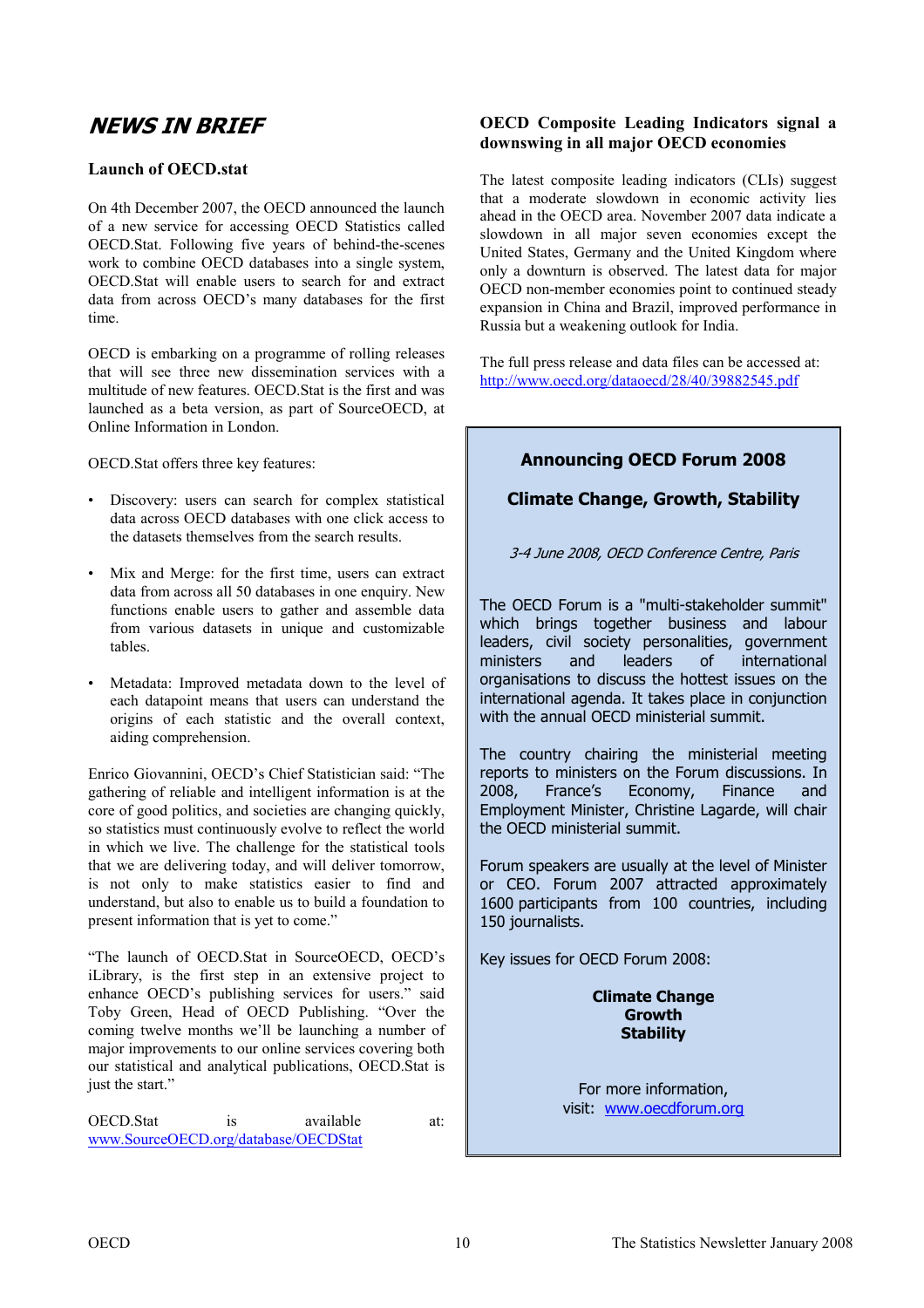# <span id="page-10-0"></span>**RECENT PUBLICATIONS**

*All OECD publications can be ordered on line at: <www.oecd.org/bookshop>*

# ▲**Aid for Trade at a Glance 2007: 1st Global Review**

The value of monitoring aid for trade lies in creating incentives, through enhanced transparency, scrutiny and dialogue, to provide 'more and better' aid for trade. It is about sharing information, learning from successes as well as failures, and applying policies and approaches that are proven to deliver results. This first report takes stock of trends and developments in aid flows between 2002-2005 that are most closely related to aid for trade as defined by the WTO Task Force and subsequently endorsed by the WTO General Council.

Further information is available at: [http://www.oecd.org/document/46/0,3343,en\\_2649\\_3741](http://www.oecd.org/document/46/0,3343,en_2649_37413_39619566_1_1_1_37413,00.html) 3\_39619566\_1\_1\_1\_37413,00.html

#### **▲OECD Regions at a Glance, 2007 edition**

Just 10% of regions accounted for more than half of total employment creation in most OECD countries between 1998 and 2003. This means that national growth tends to be driven by the dynamism of a small number of regions. Policy makers need sound statistical information on the source of regional competitiveness, but such information is not always available. Sub-national data are limited and regional indicators are difficult to compare between countries. OECD Regions at a Glance aims to fill this gap by analysing and comparing major territorial patterns and regional trends across OECD countries. It assesses the impact of regions on national growth. It identifies unused resources that can be mobilised to improve regional competitiveness.

#### **Further information is available at:**

[http://www.oecd.org/document/47/0,3343,en\\_2649\\_3373](http://www.oecd.org/document/47/0,3343,en_2649_33735_35340271_1_1_1_1,00.html) 5\_35340271\_1\_1\_1\_1,00.html

#### **▲Benefits and Wages 2007, OECD Indicators**

Launched in 1998, the latest edition of this series (formerly entitled Benefit Systems and Work Incentives) provides detailed descriptions of all cash benefits available to those in and out of work as well as the taxes they are liable to pay across OECD countries. A special chapter also compares childcare costs across countries and the financial work incentives faced by parents of young children. Using the OECD tax-benefit models, total household incomes and their components are calculated for a range of family types and employment situations. The results are used to examine financial incentives to work, either part-time or full-time, as well as the extent to which social benefits prevent income poverty for those without a job.

# **▲Central Government Debt: Statistical Yearbook 1997-2006, 2007 edition**

This volume provides quantitative information on central government debt instruments for the 30 OECD member countries to meet the analytical requirements of users such as policy makers, debt management experts and market analysts. Statistics are presented according to a comprehensive standard framework to allow crosscountry comparison. Country notes provide information on debt issuance in each country as well as on the institutional and regulatory framework governing debt management policy and selling techniques.

# **OUT SOON**

# **▲National Accounts of OECD Countries: Volume IV, General Government Accounts, 1995-2006, 2007 Edition**

The 2007 edition of National Accounts of OECD Countries: General Government Accounts is an annual publication, dedicated to government finance which is based on the System of National Accounts 1993 (SNA 1993). It includes tables showing government aggregates and balances for the production, income and financial accounts as well as detailed tax and social contribution receipts and a breakdown of expenditure of general government by function, according to the harmonized international classification, COFOG. The publication covers 29 of the 30 OECD countries.

# **▲Taxing Wages 2006/2007**

Taxing Wages provides unique information on income tax paid by workers and social security contributions levied on employees and their employers in OECD countries. In addition, this annual publication specifies family benefits paid as cash transfers. Amounts of taxes and benefits are detailed program by program, for eight household types which differ by income level and household composition. Results reported include the marginal and effective tax burden for one- and twoearner families, and total labour costs of employers.

# **▲Tourism in OECD Countries 2008, Trends and Policies**

This is the first edition of a biennial publication which analyses best practice in OECD and selected non member economies. It surveys a number of initiatives taken by governments and businesses in the tourism field. The report opens with an overview of the key issues and challenges in tourism policy. The second chapter reviews two important aspects of tourism policy in more detail: the impact of global value chains on small- and medium-sized enterprises (SMEs) in tourism; and the role of services trade liberalisation in tourism development. The third chapter presents detailed profiles on organisation, budgets, policies, programmes and statistics in tourism for 32 countries.